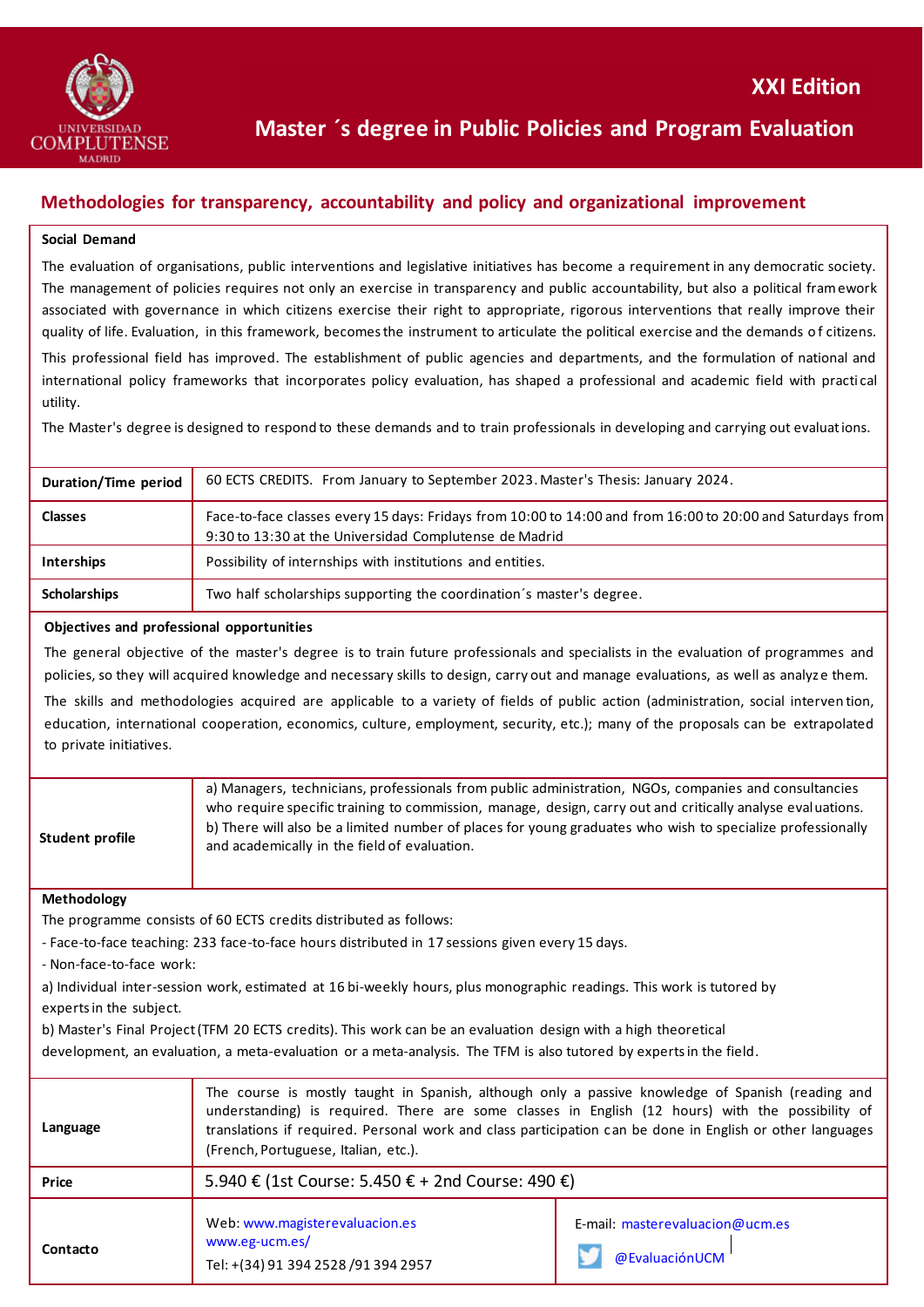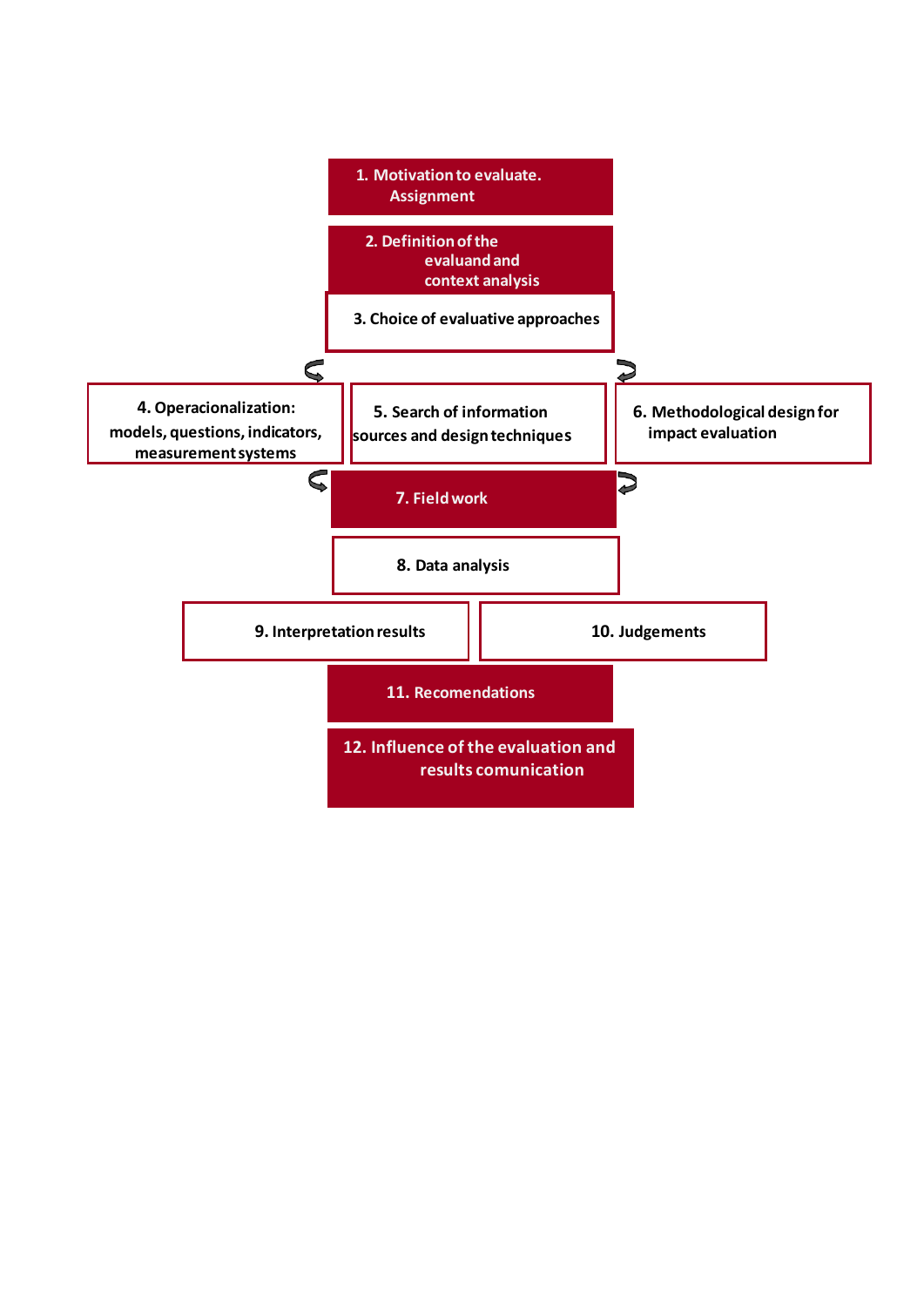| Motivation to evaluate, commissioning and context analysis: focuses on the commissioning of the evaluation, its<br>context and the parties involved.                                                                                                                                                                                                                                                                                                                                                                                                                                                                                                                                                                                                                                                                                                                                                                                                                                                                                                                                                            |
|-----------------------------------------------------------------------------------------------------------------------------------------------------------------------------------------------------------------------------------------------------------------------------------------------------------------------------------------------------------------------------------------------------------------------------------------------------------------------------------------------------------------------------------------------------------------------------------------------------------------------------------------------------------------------------------------------------------------------------------------------------------------------------------------------------------------------------------------------------------------------------------------------------------------------------------------------------------------------------------------------------------------------------------------------------------------------------------------------------------------|
| Functions and purposes of evaluation. The use orientation. Evaluation commissioning. Stakeholders in action systems.<br>Situational and contextual variables                                                                                                                                                                                                                                                                                                                                                                                                                                                                                                                                                                                                                                                                                                                                                                                                                                                                                                                                                    |
| Definition of the evaluation unit: delimit what the evaluation unit or the object of evaluation is like.                                                                                                                                                                                                                                                                                                                                                                                                                                                                                                                                                                                                                                                                                                                                                                                                                                                                                                                                                                                                        |
| The object to be evaluated (programmes, projects, services, organizations, legislative initiatives, etc.). Social nature of<br>the object. Explanatory paradigms of evaluations. Mechanisms for the systematization of the object. First fieldwork.<br>Identification of results, three methods: objectives (according to the Logical Framework Approach), standardized<br>models and goals free evaluation. Identification of processes: flow diagrams and process maps. Identification of<br>structural elements. Systemic perspective. Different proposals for logic models. Identification of the theory of<br>change/action. Evaluation of the design.                                                                                                                                                                                                                                                                                                                                                                                                                                                     |
| Evaluative approaches: how to design and implement an evaluation, what possibilities it offers and what products can<br>be obtained. Information needs. Divergent phase: evaluation questions/criteria and sub-criteria. Evaluative approaches:<br>stakeholder-oriented or pluralistic evaluation, evaluation according to the theory of change, evaluation approach<br>oriented towards critical change or transformative paradigm, evaluation approach oriented by final or summative<br>judgments and orientations on the expert/critical paradigm.                                                                                                                                                                                                                                                                                                                                                                                                                                                                                                                                                          |
| Operationalise the evaluation: this involves ordering the evaluation questions. Identifying the indicators (or<br>measurement systems) that answer them, as well as the techniques and sources of information extraction.<br>Convergent phase: criteria for selecting questions. Identifying indicators, standards and indices. Constructing ad hoc<br>indicators and searching for standardised indicators. Sources for obtaining indicators. Organising enquiry, and evaluation<br>matrix.                                                                                                                                                                                                                                                                                                                                                                                                                                                                                                                                                                                                                    |
| Sources and techniques design: Collect necessary information to answer the evaluation questions.<br>- Contextualization of different techniques.<br>- Quantitative techniques: survey. Sampling. Basic use of an on-line survey platform.<br>- Qualitative techniques: interview, focus groups, observation and life histories.<br>- Identification or use of secondary data and sources.<br>- Big Data applied to Evaluation                                                                                                                                                                                                                                                                                                                                                                                                                                                                                                                                                                                                                                                                                   |
| Methodological design for impact evaluation: strategies for obtaining valid, reliable or trustworthy information to<br>estimate the net effect or contribution of the programme to outcomes are defined.<br>Randomisation methods:<br>- Experimental design. Differences of differences.<br>Quasi-experimental design. a) Replication of the experimental model. Identification of non-equivalent groups: statistical<br>matching; population standardisation and synthetic groups. b) Time series. Moving averages.<br>c) Regression and regression discontinuity.<br>- Non-experimental designs: before-after comparison; post-test comparison with non-equivalent comparison group. Post-<br>test only.<br>Modelling (identification and control of possible intervening variables).<br>- Controlling only one variable: trivariate tables, statistical standardisation of populations, calculation of weighted means<br>of the effects.<br>- Controlling several variables: General linear model and multiple regression.<br>Qualitative estimates. Cross-logic (comparison of discourses). Life histories. |
| Fieldwork: application of techniques and collection the information necessary to answer the evaluation questions.<br>Second fieldwork. Organisational systems: evaluation matrix and timeline.                                                                                                                                                                                                                                                                                                                                                                                                                                                                                                                                                                                                                                                                                                                                                                                                                                                                                                                  |